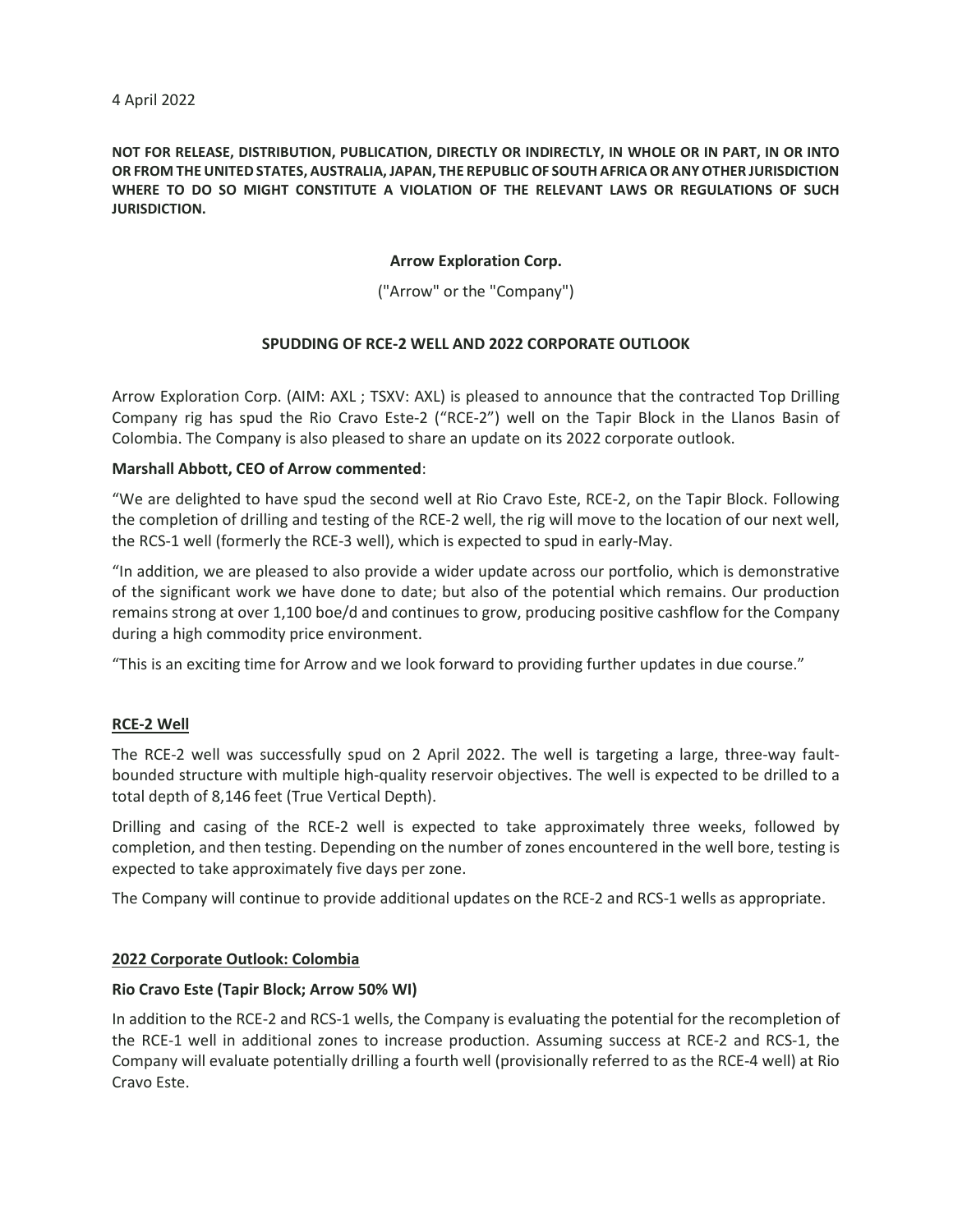With regards to RCE-1, three recompletion candidates have been identified, including the upper C7 sand, the Gacheta D sand, and the Gacheta B sand. Arrow believes that secondary zones such as the C7C and Ubaque offer additional recompletion potential. Should the partners on the Tapir Block decide to proceed with the recompletion of the RCE-1 well, the potential timing for execution of the activities would be during Q3 2022.

Assuming success at RCE-2 and RCS-1, RCE-4 will be considered so as to potentially further increase production and maximize recoveries from all zones. Should the partners on the Tapir Block decide to proceed with RCE-4, the potential timing for spudding the well would be during Q3 2022.

# Carrizales Norte (Tapir Block; Arrow 50% WI)

The Company has received a preliminary survey report regarding several options for the construction of an access road, including a portion of the road which would potentially be upgraded and a portion which would be newly constructed, to the location of the pad for the first well at the Carrizales Norte prospect.

The Company is pleased to report that all of the preliminary road options presented to it are within the Company's initial capital cost expectations.

Once the survey report is finalized the partners on the Tapir Block anticipate making a decision on the optimal access road, engaging with the communities and landowners, filing the requisite applications, and commencing initial construction activities.

The Company has also contracted a 3D seismic processing company to reprocess the existing 3D seismic over the Carrizales Norte prospect.

# Oso Pardo (Santa Isabel Block; Arrow 100% WI)

The Company continues to experience good production performance and strong netbacks from its three wells at Oso Pardo – Morsa-1, Oso Pardo-1 and Oso Pardo-2. Current production is approximately 120 bbls/d, and field-level netbacks for the month of April 2022 are projected to be approximately US\$62/bbl.

With regards to the potential for obtaining an aerial extension of the Santa Isabel Block, the Company is continuing to advance the process towards resubmitting the application to the Agencia Nacional de Hidrocarburos (ANH) in Colombia, with the objective of resubmitting the application during Q2 2022.

### Capella (Ombu Block; Arrow 10% WI)

Arrow continues to benefit from its share of production from the Capella Field. The Company continues to engage in discussions with Emerald Energy, the operator, with regards to the strategic options for the Company's 10% interest in this asset, including but not limited to a potential sale of the interest to Emerald Energy. The Company considers its interest in the Ombu Block to be non-core to its strategy in Colombia.

### 2022 Corporate Outlook: Canada

### West Pepper (Arrow 100% WI)

The Company continues to experience good production performance and strong netbacks from the West Pepper natural gas well, which was brought on-stream in December 2021. Current production is over 3.4 MMcf/d (568 boe/d), and field-level netbacks for the month of April 2022 are projected to be approximately C\$2.50/GJ.

Canadian natural gas prices remain robust, with April 2022 natural gas futures contracts at the AECO hub (the benchmark for natural gas prices in Canada) trading at C\$5.12/GJ as of 1 April, 2022, compared to the December 2021 average of C\$3.99/GJ.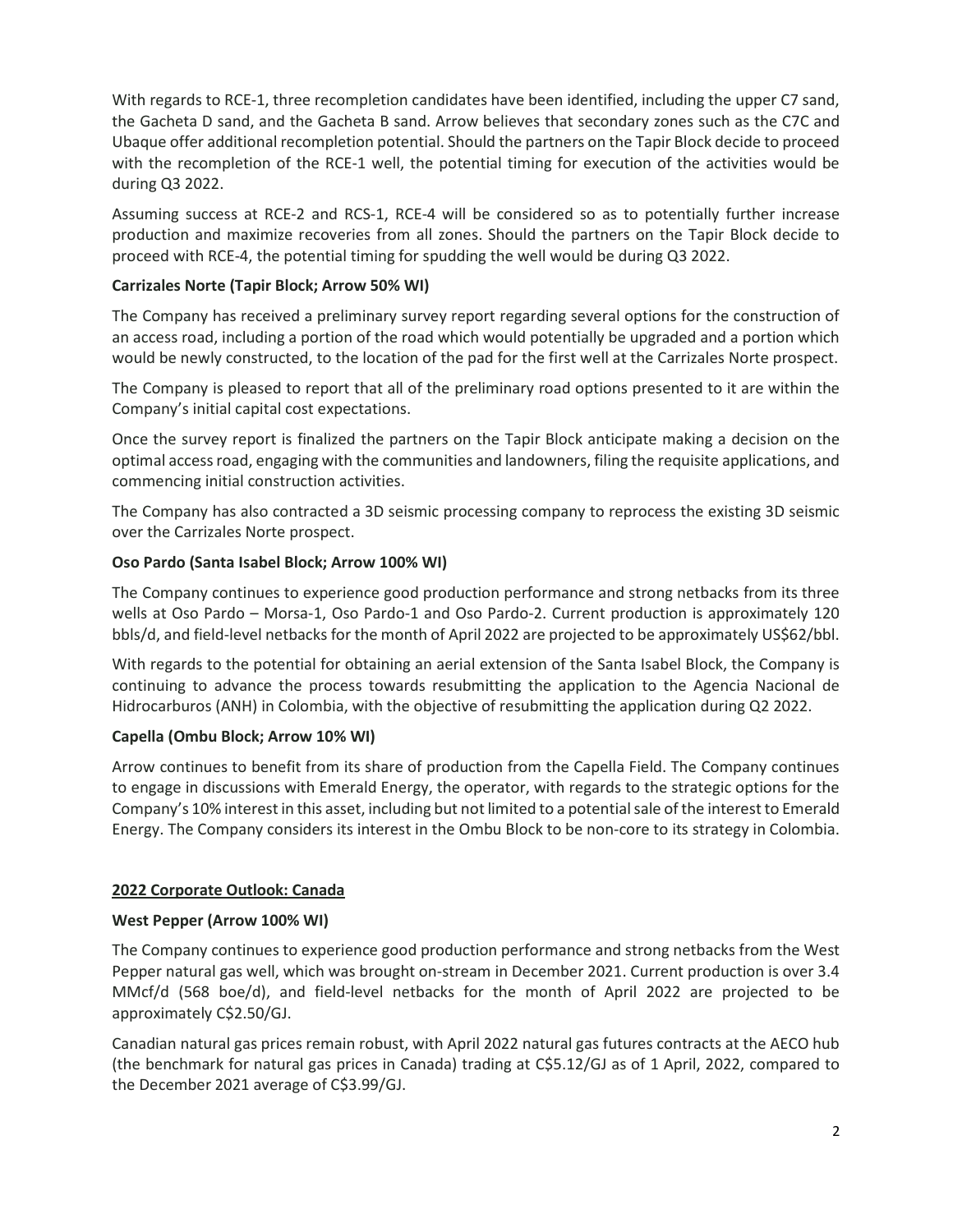# East Pepper (Arrow 100% WI)

Arrow is in discussions with a leading Canadian natural-gas producer on potentially tying the East Pepper well into their pipeline and facilities infrastructure. Discussions are continuing, and Arrow expects to make a future announcement with regards to the potential timing and costs associated with tying-in the East Pepper well.

# Concluding Remarks on Outlook

As of 31 March 2022, the Company's corporate production was estimated to be approximately 1,103 boe/d. All of the activities outlined in this announcement are in support of the Company's stated objective of achieving a production rate of 3,000 boe/d within 18 months of the closing of its previously-completed AIM placing and listing (completed in October 2021).

The Company will continue to provide additional updates on the initiatives outlined as appropriate.

| For further Information, contact:                                   |                      |
|---------------------------------------------------------------------|----------------------|
| <b>Arrow Exploration</b>                                            |                      |
| Marshall Abbott, CEO                                                | +1 403 651 5995      |
| Max Satel, EVP Corporate Development &<br><b>Investor Relations</b> | +1 416 904 2258      |
| <b>Arden Partners (Joint Broker and Nominated</b><br>Adviser)       |                      |
| Ruari McGirr / Richard Johnson (Corporate)                          | +44 (0) 20 7614 5900 |
| Seb Wykeham / Simon Johnson (Broking)                               |                      |
| <b>Auctus Advisors (Joint Broker)</b>                               |                      |
| Jonathan Wright (Corporate)                                         | +44 (0) 7711 627449  |
| Rupert Holdsworth Hunt (Broking)                                    |                      |
| <b>Camarco (Financial PR)</b>                                       |                      |
| James Crothers                                                      | +44 (0) 20 3781 8331 |
| Rebecca Waterworth                                                  |                      |
| <b>Billy Clegg</b>                                                  |                      |
|                                                                     |                      |

# About Arrow Exploration Corp.

Arrow Exploration Corp. (operating in Colombia via a branch of its 100% owned subsidiary Carrao Energy S.A.) is a publicly-traded company with a portfolio of premier Colombian oil assets that are underexploited, under-explored and offer high potential growth. The Company's business plan is to expand oil production from some of Colombia's most active basins, including the Llanos, Middle Magdalena Valley (MMV) and Putumayo Basin. The asset base is predominantly operated with high working interests, and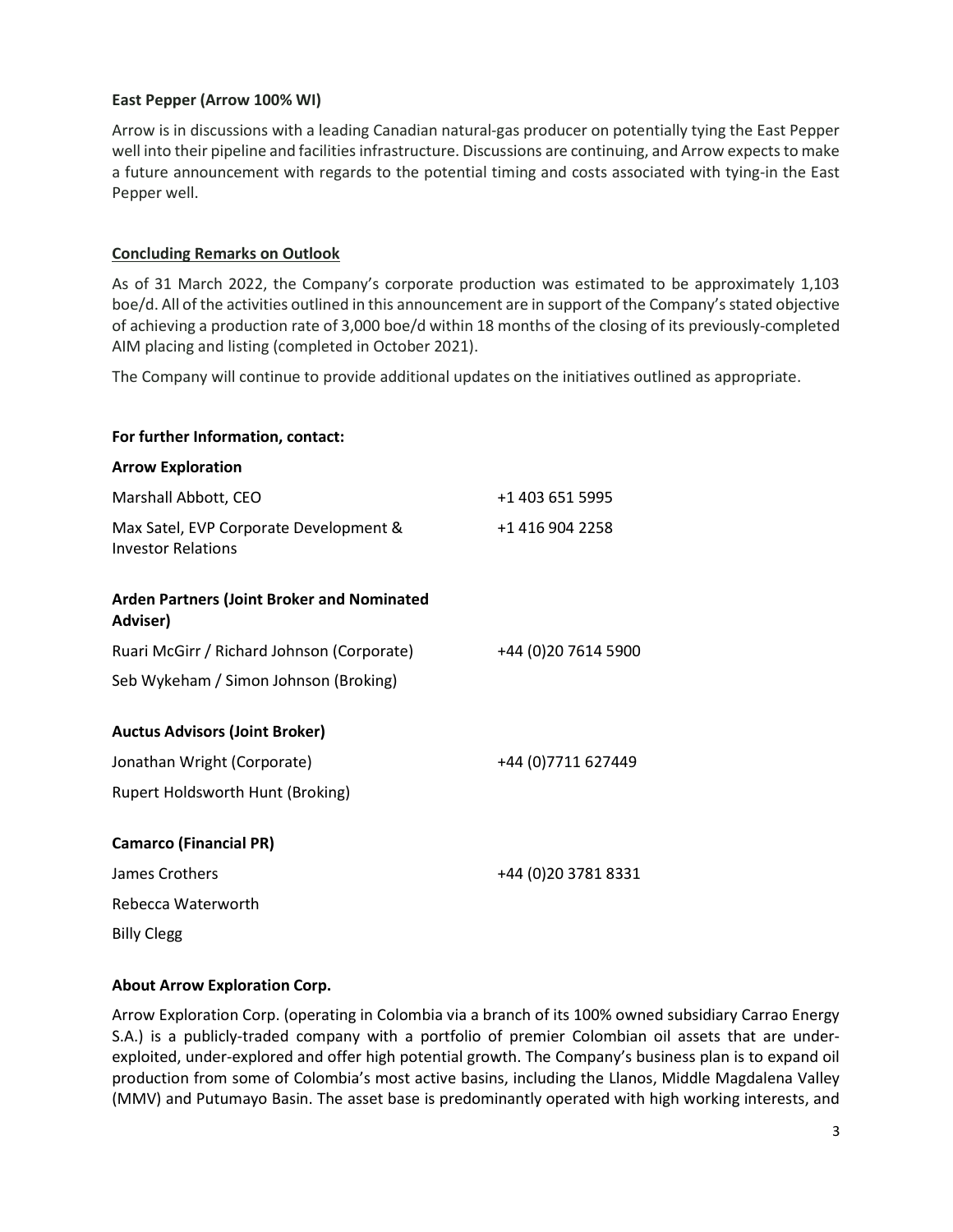the Brent-linked light oil pricing exposure combines with low royalties to yield attractive potential operating margins. Arrow's 50% interest in the Tapir Block is contingent on the assignment by Ecopetrol SA of such interest to Arrow. Arrow's seasoned team is led by a hands-on executive team supported by an experienced board. Arrow is listed on the AIM market of the London Stock Exchange and on TSX Venture Exchange under the symbol "AXL".

#### Forward-looking Statements

This news release contains certain statements or disclosures relating to Arrow that are based on the expectations of its management as well as assumptions made by and information currently available to Arrow which may constitute forward-looking statements or information ("forward-looking statements") under applicable securities laws. All such statements and disclosures, other than those of historical fact, which address activities, events, outcomes, results or developments that Arrow anticipates or expects may, could or will occur in the future (in whole or in part) should be considered forward-looking statements. In some cases, forward-looking statements can be identified by the use of the words "continue", "expect", "opportunity", "plan", "potential" and "will" and similar expressions. The forwardlooking statements contained in this news release reflect several material factors and expectations and assumptions of Arrow, including without limitation, Arrow's evaluation of the impacts of COVID-19, the potential of Arrow's Colombian and/or Canadian assets (or any of them individually), the prices of oil and/or natural gas, and Arrow's business plan to expand oil and gas production and achieve attractive potential operating margins. Arrow believes the expectations and assumptions reflected in the forwardlooking statements are reasonable at this time but no assurance can be given that these factors, expectations and assumptions will prove to be correct.

The forward-looking statements included in this news release are not guarantees of future performance and should not be unduly relied upon. Such forward-looking statements involve known and unknown risks, uncertainties and other factors that may cause actual results or events to differ materially from those anticipated in such forward-looking statements. The forward-looking statements contained in this news release are made as of the date hereof and the Company undertakes no obligations to update publicly or revise any forward-looking statements, whether as a result of new information, future events or otherwise, unless so required by applicable securities laws.

### Glossary

AECO hub: the AECO hub gas storage facility in southern Alberta Bbl: barrel of oil Bbls/d: barrels of oil per day boe/d: barrels of oil equivalent per day GJ: gigajoule MMcf/d: million cubic feet per day WI: working interest

#### Qualified Person's Statement

The technical information contained in this announcement has been reviewed and approved by Grant Carnie, senior non-executive director of Arrow Exploration Corp. Mr. Carnie is a member of the Canadian